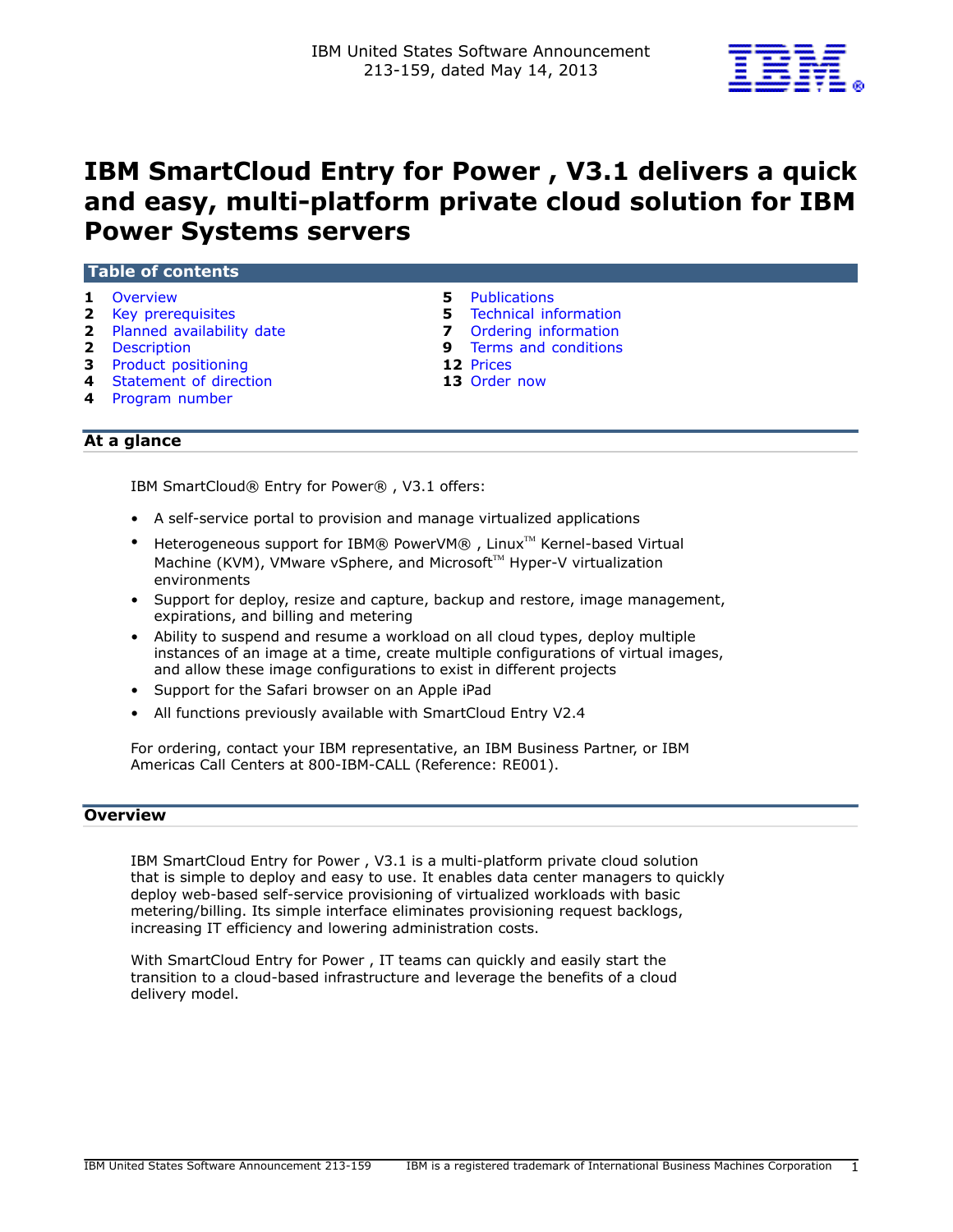<span id="page-1-0"></span>IBM Power Systems™ or IBM BladeCenter® server running AIX® 7 or AIX 6.

Refer to the *SmartCloud Entry Version 3.1 Administrators Guide* for complete prerequisite information

<https://www.ibm.com/developerworks/wiki/smart-cloud-entry/documentation>

## <span id="page-1-1"></span>**Planned availability date**

June 14, 2013

# <span id="page-1-2"></span>**Description**

IBM SmartCloud Entry for Power is a lightweight private cloud offering that is designed to be simple to deploy and easy to use, and provides essential Infrastructure as a Service (IaaS) cloud capabilities on top of a multi-platform virtualized environment.

IBM SmartCloud Entry features a self-service portal for workload provisioning, virtualized image management, monitoring, security, automation, basic metering, and integrated platform management. It simplifies cloud administration with an intuitive interface, is open and extensible for easy customization to help tailor to unique business environments and the standardization of virtual machines and images, reduces management costs, and accelerates responsiveness to changing business needs.

New features of SmartCloud Entry V3.1 include:

- Ability to suspend and resume a workload on all cloud types.
- Ability to deploy multiple instances of an image at a time.
- Ability to create multiple configurations of virtual images, and allowing these image configurations to exist in different projects.
- Ability to set user Secure Shell (SSH) keys during deployment to VMware and Microsoft Hyper-V environments
- Support for secure access to LDAP servers that is required to meet most security guidelines/standards. A local user repository is also provided for demonstrations and proof of concepts.

Additional SmartCloud Entry V3.1 enhancements when integrated with IBM Systems Director VMControl™ Enterprise Edition:

- Ability to resize a disk at deployment time.
- Ability to set a priority on workload, which can be used during host evacuation and workload mobility.
- Ability to pin a workload to a host, which would prevent it from being moved during relocation for workload balancing.
- Ability to enable remote restart to maintain availability of virtual servers and workloads within a server system pool. This includes automatic prioritized workload restart.
- Ability to attach storage using NPIV when deploying to a system pool.
- Ability to deploy IBM System i® images to system pools.
- Ability to enable Active Memory<sup>™</sup> Expansion (AME) as well as change settings during deployments.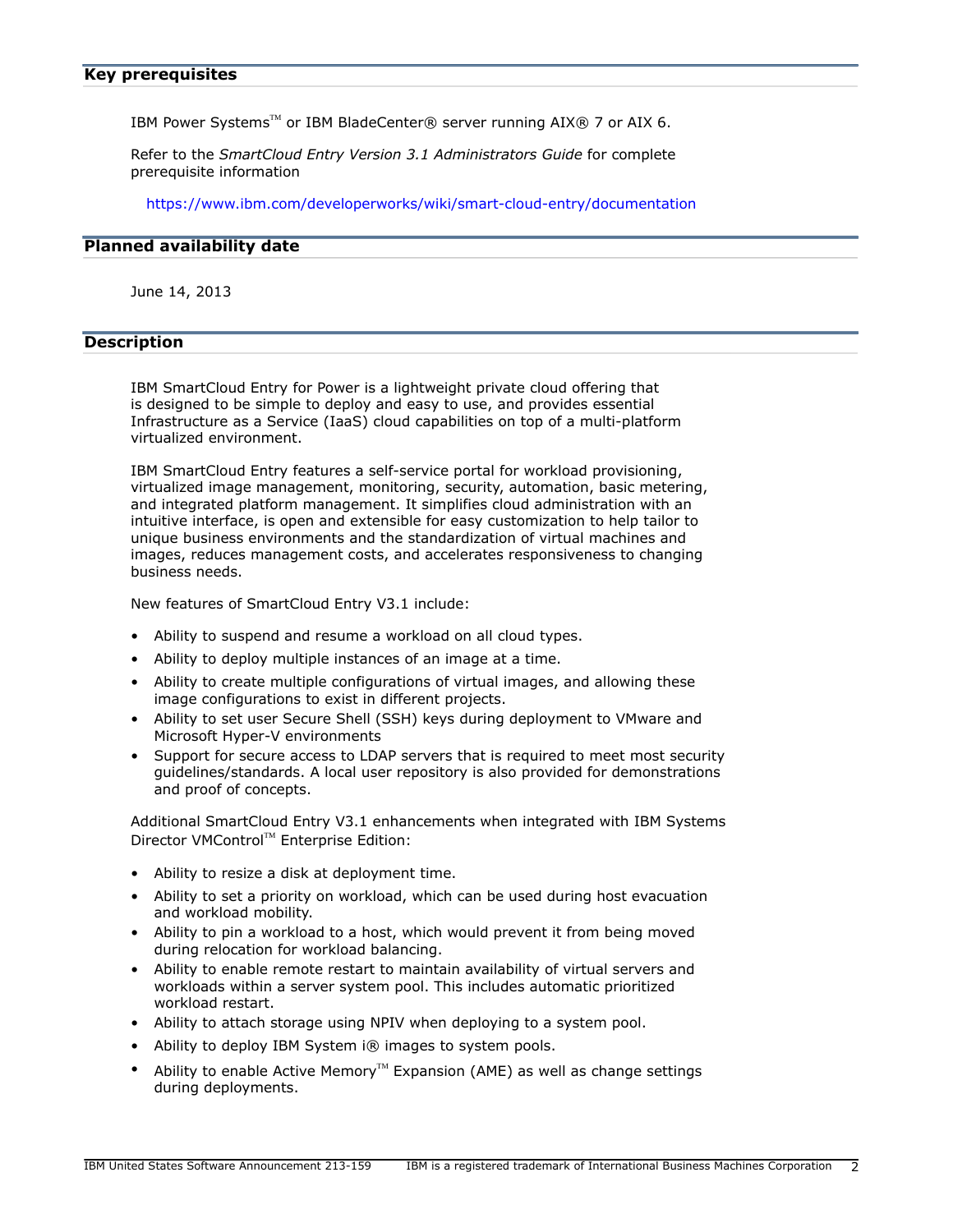SmartCloud Entry V3.1 can be accessed by enterprise web browsers, including the Safari browser on an Apple iPad.

SmartCloud Entry V3.1 continues to provide all SmartCloud Entry V2.4 capabilities, including:

- A single instance of SmartCloud Entry that can manage Power Systems or IBM System x® servers
- Heterogeneous cloud provider support from a single SmartCloud Entry user interface
- Ability to export approval requests from the SmartCloud Entry database to a file for logging historical information related to the cloud
- Ability to export events from the SmartCloud Entry database to a file for logging historical events occurring across the cloud
- Ability to create unique cloud settings for each cloud instance through a single user interface
- Ability to create custom network configurations for each cloud instance on a single user interface
- Ability to author approval policies, requiring the cloud administrator approvals unique to each cloud instance
- Ability for the cloud administrator to establish custom approval policies at the project level, overriding the cloud instance default behavior
- Assistance for the cloud administrator with regular maintenance through the ability to clear events from the SmartCloud Entry database
- Ability for the cloud administrator to generate custom expiration policies for each cloud instance, determining unique deployment expiration behavior for each cloud type
- Ability for the cloud administrator to establish custom expiration policies at the project level, overriding the cloud instance default for unique settings such as enablement, maximum expiration date, grace period, and whether to stop or delete the workload upon expiration

# **Accessibility by people with disabilities**

A US Section 508 Voluntary Product Accessibility Template (VPAT) containing details on accessibility compliance can be requested at

## [http://www.ibm.com/able/product\\_accessibility/index.html](http://www.ibm.com/able/product_accessibility/index.html)

# **Section 508 of the US Rehabilitation Act**

IBM SmartCloud Entry for Power , V3.1, when used in accordance with IBM's associated documentation, satisfies the applicable requirements of Section 508 of the Rehabilitation Act, provided that any assistive technology used with the product properly interoperates with it. A US Section 508 Voluntary Product Accessibility Template (VPAT) can be requested at

[http://www.ibm.com/able/product\\_accessibility/index.html](http://www.ibm.com/able/product_accessibility/index.html)

# <span id="page-2-0"></span>**Product positioning**

IBM SmartCloud Entry is an ideal choice for clients seeking to get started with a private cloud solution that can scale as they expand the number of cloud users and workloads. More importantly, SmartCloud Entry delivers a spans multiple hardware platforms and virtualization technologies, making it a unique solution for enterprises with heterogeneous IT infrastructure and a diverse range of applications. SmartCloud Entry provides clients with comprehensive Infrastructure as a Service (IaaS) capabilities.

For enterprise clients seeking advanced cloud benefits, such as deployment of multiworkload patterns and Platform as a Service (PaaS capabilities, IBM offers a range of advanced cloud solutions. Because IBM's cloud portfolio is built on a common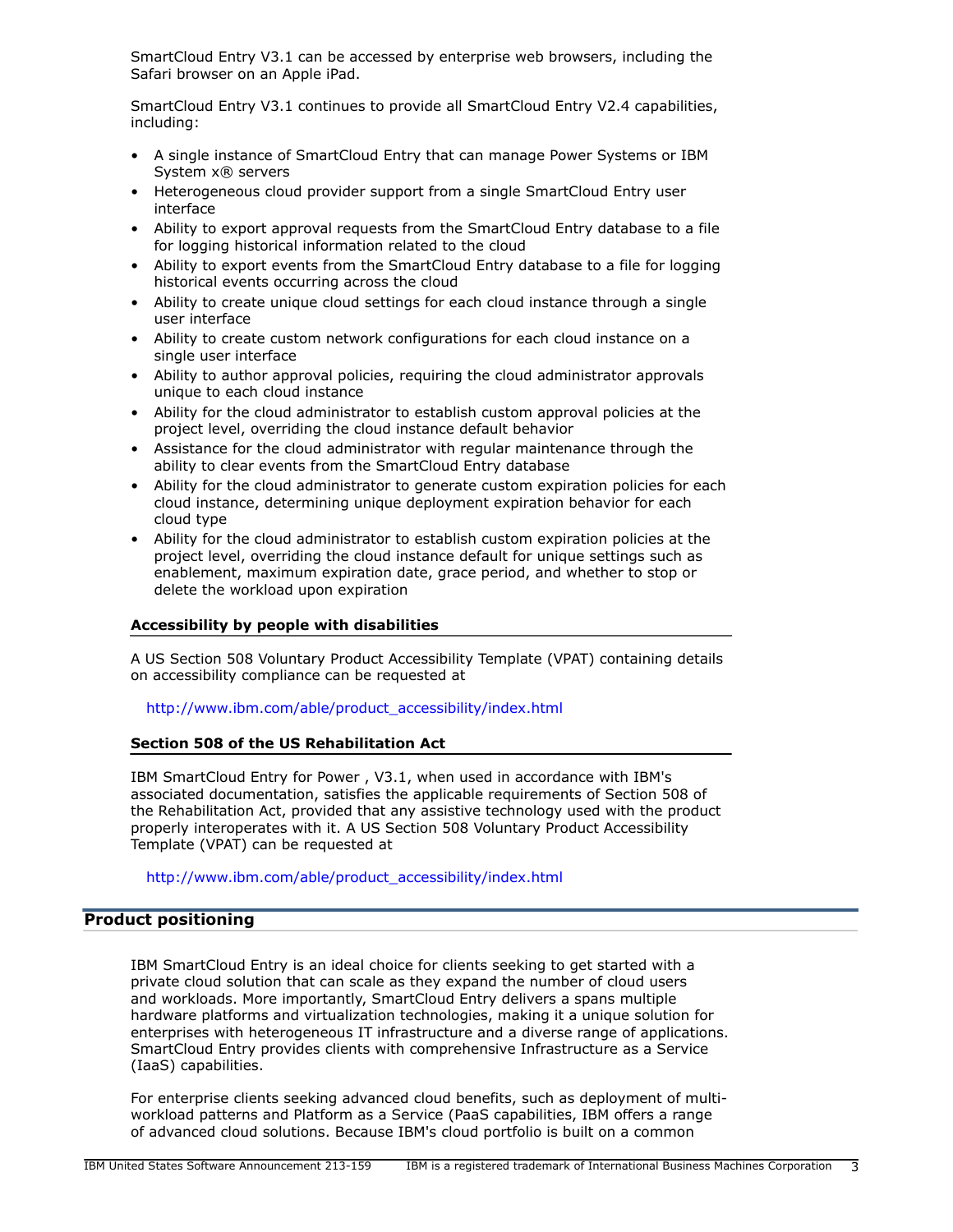# <span id="page-3-0"></span>**Statement of direction**

# **System z® support**

IBM intends to update IBM SmartCloud Entry to support the System z platform by providing IBM SmartCloud Entry management software that can be installed on System z and allow SmartCloud Entry to manage heterogeneous cloud resources across System  $x$ , Power Systems, System  $z$ , PureFlex $\mathbb{N}$ , and Flex System platforms.

## **OpenStack**

IBM intends to adopt a common technology base for all IBM SmartCloud Entry offerings, aligned with its SmartCloud Foundation portfolio, the OpenStack community, and other emerging open standards.

IBM's statements regarding its plans, directions, and intent are subject to change or withdrawal without notice at IBM's sole discretion. Information regarding potential future products is intended to outline our general product direction and it should not be relied on in making a purchasing decision. The information mentioned regarding potential future products is not a commitment, promise, or legal obligation to deliver any material, code, or functionality. Information about potential future products may not be incorporated into any contract. The development, release, and timing of any future features or functionality described for our products remains at our sole discretion.

# **Reference information**

Refer to Software Announcement [213-158,](http://www.ibm.com/common/ssi/cgi-bin/ssialias?infotype=an&subtype=ca&appname=gpateam&supplier=897&letternum=ENUS213-158) dated May 14, 2013 ( IBM SmartCloud Entry for Power bundle, V3.1).

Refer to Software Announcement [213-160,](http://www.ibm.com/common/ssi/cgi-bin/ssialias?infotype=an&subtype=ca&appname=gpateam&supplier=897&letternum=ENUS213-160) dated May 14, 2013 ( IBM SmartCloud Entry for IBM Flex System<sup>TM</sup> , V3.1).

## <span id="page-3-1"></span>**Program number**

| Program<br>number | <b>VRM</b> | Program name                   |  |
|-------------------|------------|--------------------------------|--|
| $5765 - SC3$      | 3.1.0      | IBM SmartCloud Entry for Power |  |
| 5660-SKC          | 1.1.0      | SmartCloud Entry Pwr R/R 1yr   |  |
| 5661-SKC          | 1.1.0      | SmartCloud Entry Pwr A/L 1yr   |  |
| 5662-SKC          | 1.1.0      | SmartCloud Entry Pwr Reg 3yr   |  |
| 5663-SKC          | 1.1.0      | SmartCloud Entry Pwr Ren 3yr   |  |
| 5664-SKC          | 1.1.0      | SmartCloud Entry Pwr A/L 3yr   |  |

**Note:** SWMA program numbers have been previously announced, but are renamed in this announcement.

# **Product identification number**

| Program PID number | Maintenance<br>1-year PID number 3-year PID number | Maintenance                      |
|--------------------|----------------------------------------------------|----------------------------------|
| $5765 - SC3$       | 5660-SKC<br>5661-SKC                               | 5662-SKC<br>5663-SKC<br>5664-SKC |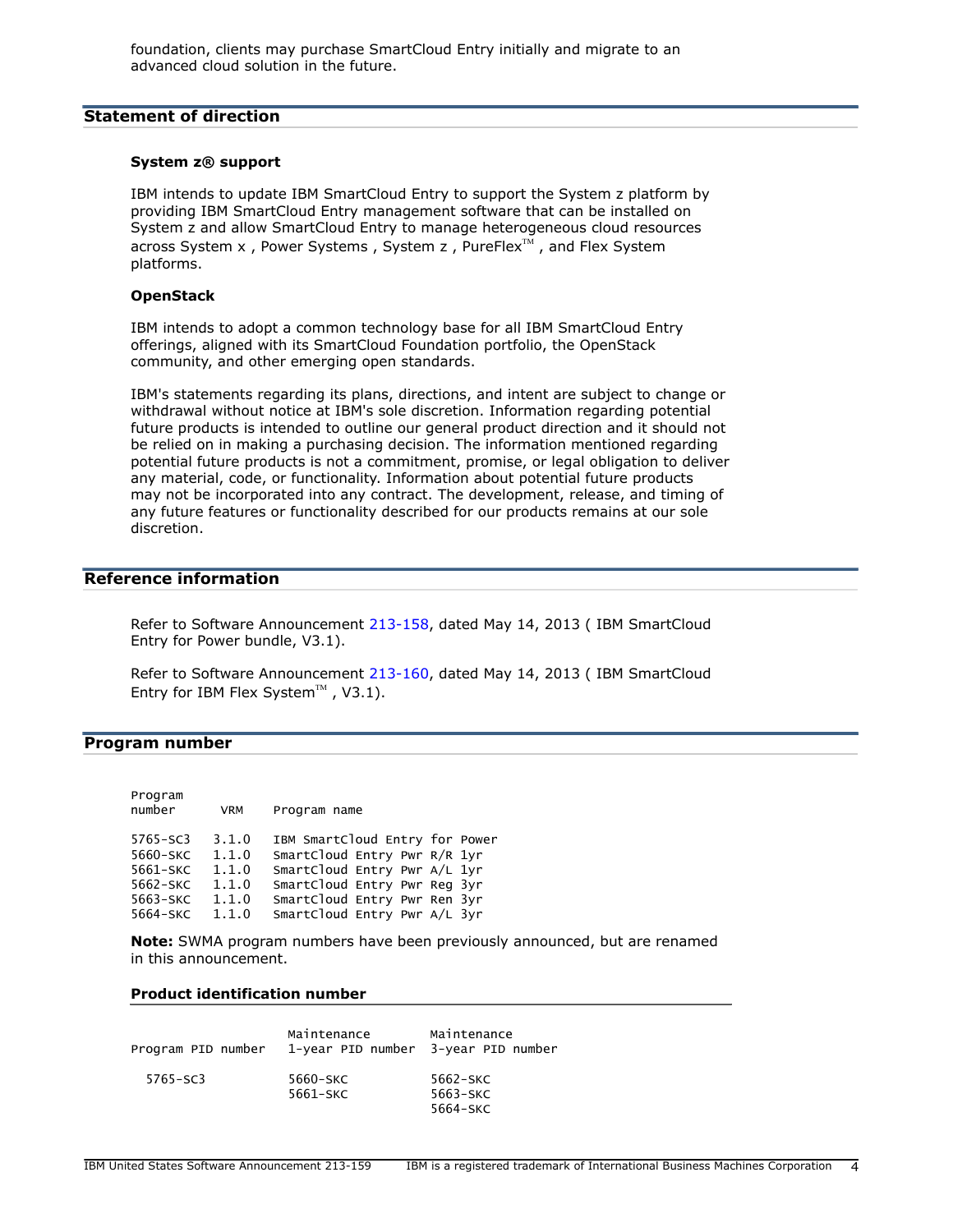## **Offering Information**

Product information is available via the Offering Information website

<http://www.ibm.com/common/ssi>

#### **Business Partner information**

If you are a Direct Reseller - System Reseller acquiring products from IBM , you may link directly to Business Partner information for this announcement. A PartnerWorld® ID and password are required (use IBM ID).

<https://www.ibm.com/partnerworld/mem/sla.jsp?num=213-159>

# <span id="page-4-0"></span>**Publications**

No hardcopy publications are shipped with this program.

# <span id="page-4-1"></span>**Technical information**

#### **Specified operating environment**

#### *Hardware requirements*

One of the following systems:

- IBM Power Systems server
- IBM BladeCenter server with POWER® microprocessor blades

#### *Software requirements*

One of these operating systems is required:

- AIX 7
- AIX 6

For operating system, database, runtime environment, user registry, browser, PowerVM , Hyper-V, KVM, and VMWare vSphere 5 software requirements, refer to the *IBM SmartCloud Entry Version 3.1 Administrators Guide* for detailed information

<https://www.ibm.com/developerworks/wiki/smart-cloud-entry/documentation>

The program's specifications and specified operating environment information may be found in documentation accompanying the program, if available, such as a readme file, or other information published by IBM , such as an announcement letter. Documentation and other program content may be supplied only in the English language.

#### *Companion products*

The following products could be purchased with this product:

- IBM Systems Director Standard Edition
- IBM Systems Director VMControl
- IBM Systems Director Storage Control
- IBM Systems Director Enterprise Edition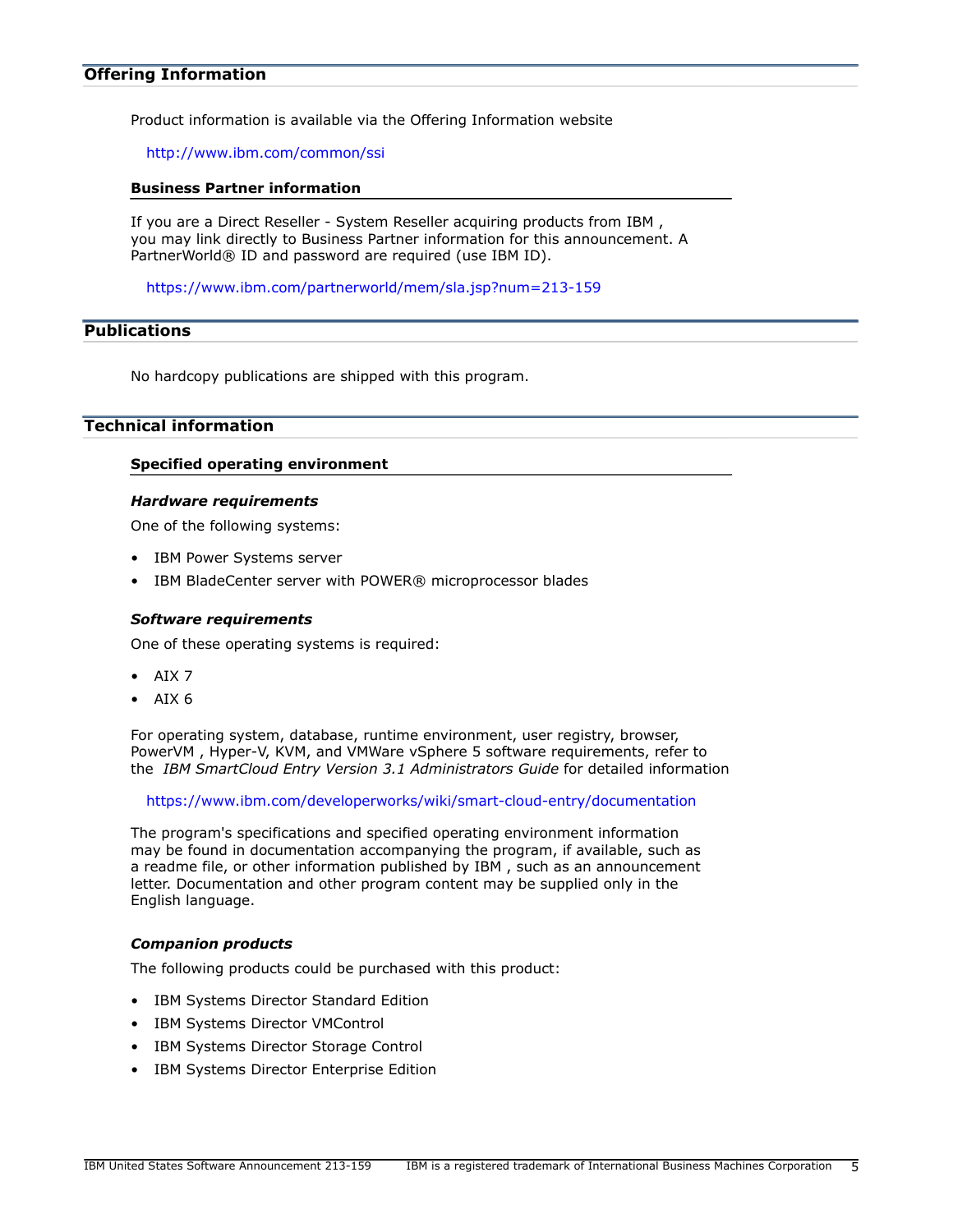# *Limitations*

Refer to the *IBM SmartCloud Entry Version 3.1 Administrators Guide* for detailed information on limitations

<https://www.ibm.com/developerworks/wiki/smart-cloud-entry/documentation>

# *IBM Electronic Support*

The IBM Support Portal is your gateway to technical support. This includes IBM Electronic Support tools and resources, for software and hardware, to help save time and simplify support. The Electronic Support tools can help you find answers to questions, download fixes, troubleshoot, automate data collection, submit and track problems through the Service Request online tool, and build skills. All these tools are made available through your IBM support agreement, at no additional charge.

• Read about the Electronic Support portfolio of tools

<http://ibm.com/electronicsupport>

- Access the IBM Support Portal
	- <http://ibm.com/support>
- Access the online Service Request tool <http://ibm.com/support/servicerequest>

# **Planning information**

## *Direct customer support*

Yes

For technical support or assistance, contact your IBM representative or visit

<http://www.ibm.com/support>

# *Packaging*

The IBM SmartCloud Entry for Power , V3.1 package contains DVDs that include product installation documentation and files.

Your Proof of Entitlement (PoE) for this program is a copy of a paid sales receipt, purchase order, invoice, or other sales record from IBM or its authorized reseller from whom you acquired the program, provided that it states the license charge unit (the characteristics of intended use of the program, number of processors, number of users) and quantity acquired.

Information about how you may obtain program services will be provided by the party (either IBM or its authorized reseller) from whom you acquired the program.

This program, when downloaded from a website, contains the applicable IBM license agreement and License Information, if appropriate, and will be presented for acceptance at the time of installation of the program. For future reference, the license and License Information will be stored in a directory such as LICENSE.TXT.

## **Security, auditability, and control**

IBM SmartCloud Entry for Power , V3.1 uses the security and auditability features of the host hardware or software. The Systems Director application audits users and tasks, and provides an SSL-based user interface that allows for customersupplied certificates. The customer is responsible for evaluation, selection, and implementation of security features, administrative procedures, and appropriate controls in application systems and communication facilities.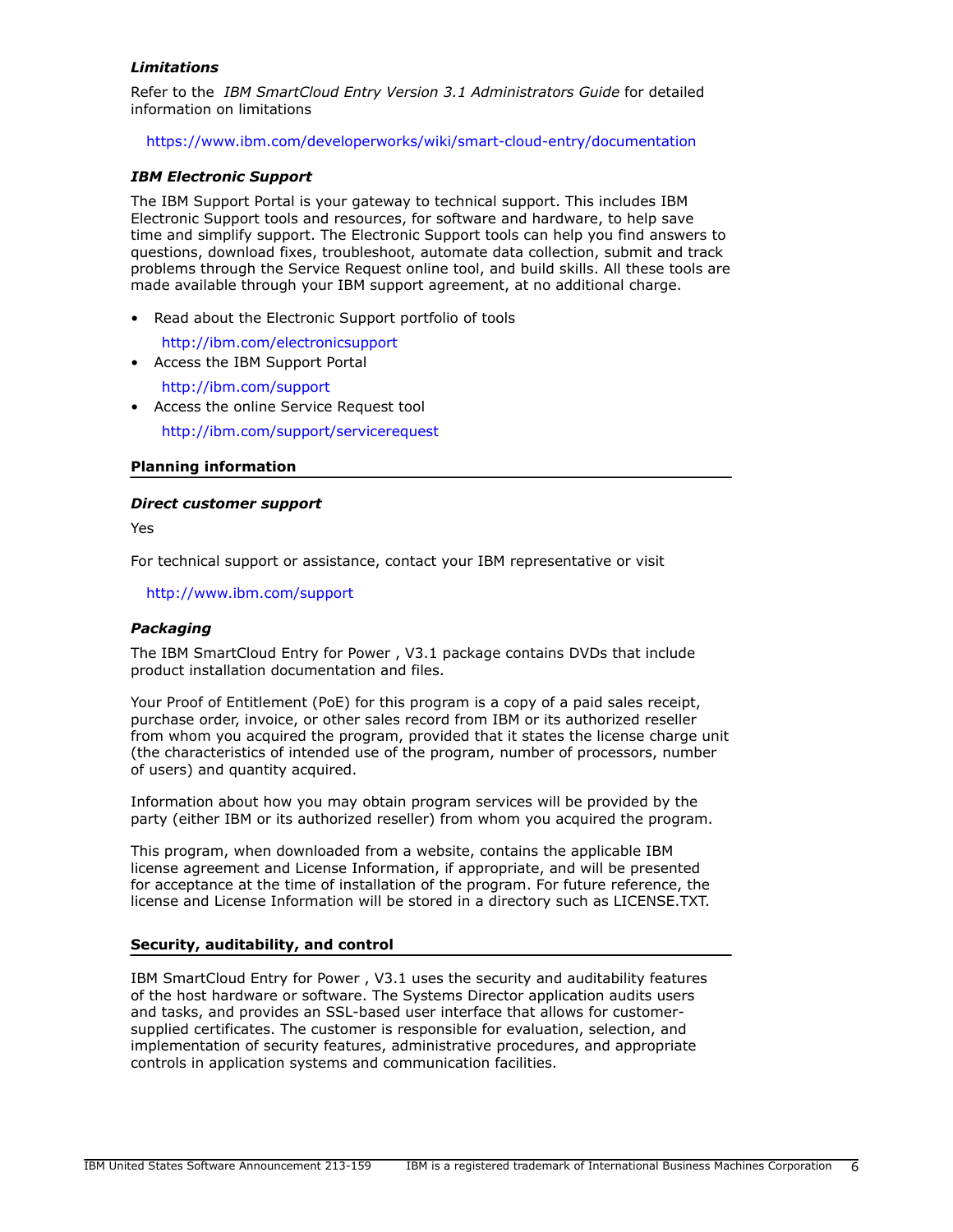## **Software Services**

IBM Software Services has the breadth, depth, and reach to manage your services needs. You can leverage the deep technical skills of our lab-based, software services team and the business consulting, project management, and infrastructure expertise of our IBM Global Services team. Also, we extend our IBM Software Services reach through IBM Business Partners to provide an extensive portfolio of capabilities. Together, we provide the global reach, intellectual capital, industry insight, and technology leadership to support a wide range of critical business needs.

To learn more about IBM Software Services or to contact a Software Services sales specialist, visit

<http://www.ibm.com/software/sw-services/>

# <span id="page-6-0"></span>**Ordering information**

Orders may be placed beginning with configurator availability.

For new orders, select from the following table:

5765-SC3 IBM SmartCloud Entry for Power, V3.1

| <b>OTC</b><br>Description                          | Processor<br>-based<br>feature<br>number |
|----------------------------------------------------|------------------------------------------|
| Per processor core - small with 1 yr SWMA<br>0002  |                                          |
| Per processor core - medium with 1 yr SWMA<br>0003 |                                          |
| Upgrade small to medium<br>0007                    |                                          |
| Per processor core - large with 1 yr SWMA<br>0004  |                                          |
| Upgrade small to large<br>0006                     |                                          |
| Upgrade medium to large<br>0005                    |                                          |

#### **Software Maintenance**

This software license includes Software Maintenance, previously referred to as Software Subscription and Technical Support.

Extending coverage for a total of three years from the date of acquisition may be elected. Order the program number, feature number, and quantity to extend coverage for your software licenses. If maintenance has expired, specify the afterlicense feature number.

The SWMA program numbers (5660-SKC, 5661-SKC, 5662-SKC, 5663-SKC, and 5664-SKC) and associated features have been previously announced. The SWMA program names have been renamed in this announcement.

- 5660-SKC SmartCloud Entry Pwr R/R 1yr
- 5661-SKC SmartCloud Entry Pwr A/L 1yr
- 5662-SKC SmartCloud Entry Pwr Reg 3yr
- 5663-SKC SmartCloud Entry Pwr Ren 3yr
- 5664-SKC SmartCloud Entry Pwr A/L 3yr

#### **System program order (SPO)**

An order for SPO 5692-A6P is mandatory for shipments of program distribution. The individual licensed program orders are for registration and billing purposes only. No shipment occurs under these orders.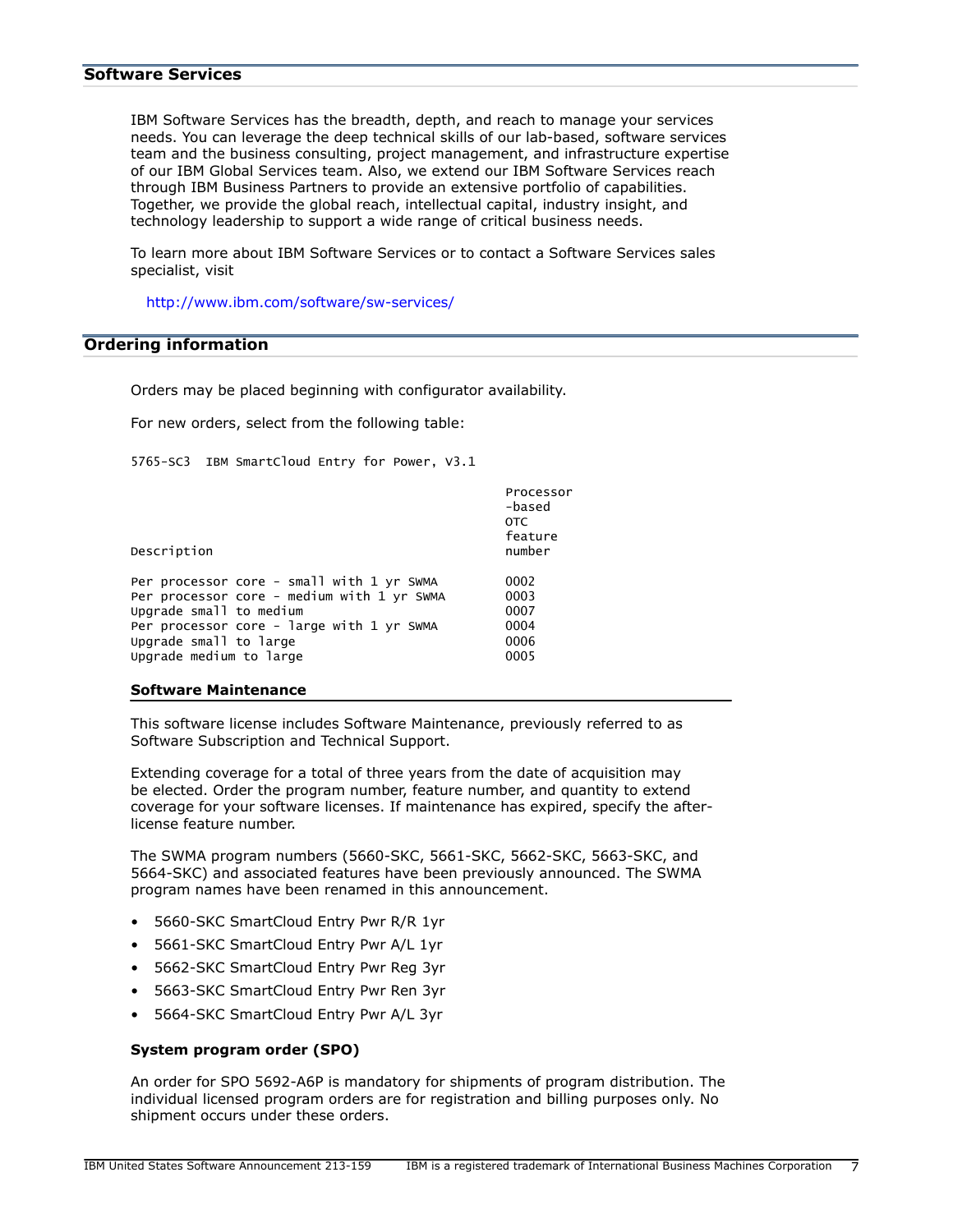Specify feature number 3435.

Machine-readable materials are only available on DVD. To receive shipment of machine-readable materials, the order needs to include SPO 5692-A6P. The individual licensed program order (for example, 5765-SC3) must still be ordered but will be for registration and billing purposes only and will not result in shipment of materials.

| Program<br>Program/Function name<br>number |                                      |      |
|--------------------------------------------|--------------------------------------|------|
| 5692-A6P                                   | IBM SmartCloud Entry for Power. V3.1 | 2299 |

#### *Basic machine-readable material*

Select one of the following priced feature numbers for media type under 5692-A6P. Media process charge feature 1101 is for Electronic Software Delivery.

| Media type               |             | Media<br>feature<br>number | Media<br>process<br>charge<br>feature<br>number |                   |
|--------------------------|-------------|----------------------------|-------------------------------------------------|-------------------|
| <b>DVD</b><br><b>DVD</b> |             | 3435<br>3435               | 1100 Media Charge<br>1101 Media No-charge       |                   |
| Program number           | Description |                            |                                                 | Feature<br>number |
| $5765 - SC3$             | ESD only    |                            |                                                 | 3453              |

#### **Charge metric**

| Program name                   | PID number Charge metric                               |
|--------------------------------|--------------------------------------------------------|
| IBM SmartCloud Entry for Power | 5765-SC3<br>Per processor core<br>Small, Medium, Large |
| SmartCloud Entry Pwr R/R 1yr   | 5660-SKC<br>Per processor core<br>Small, Medium, Large |
| SmartCloud Entry Pwr A/L 1yr   | 5661-SKC<br>Per processor core<br>Small, Medium, Large |
| SmartCloud Entry Pwr Reg 3yr   | 5662-SKC<br>Per processor core<br>Small, Medium, Large |
| SmartCloud Entry Pwr A/L 3yr   | 5664-SKC<br>Per processor core<br>Small, Medium, Large |

**Note:** SWMA program numbers have been previously announced, but are renamed in this announcement.

#### **Processor**

Processor is a unit of measure by which the program can be licensed. A *processor* (commonly called a processor core or CPU ) is a functional unit within a computing device that interprets and executes instructions. A processor consists of at least an instruction control unit and one or more arithmetic or logic unit. With multicore technology, each core is considered a processor.

A Proof of Entitlement (PoE) must be acquired for all activated processor cores available for use on the server. Authorization for the IBM SmartCloud Entry for Power program is based on the total number of activated processors on the machines running the program and the activated processors on the machines being managed by the program.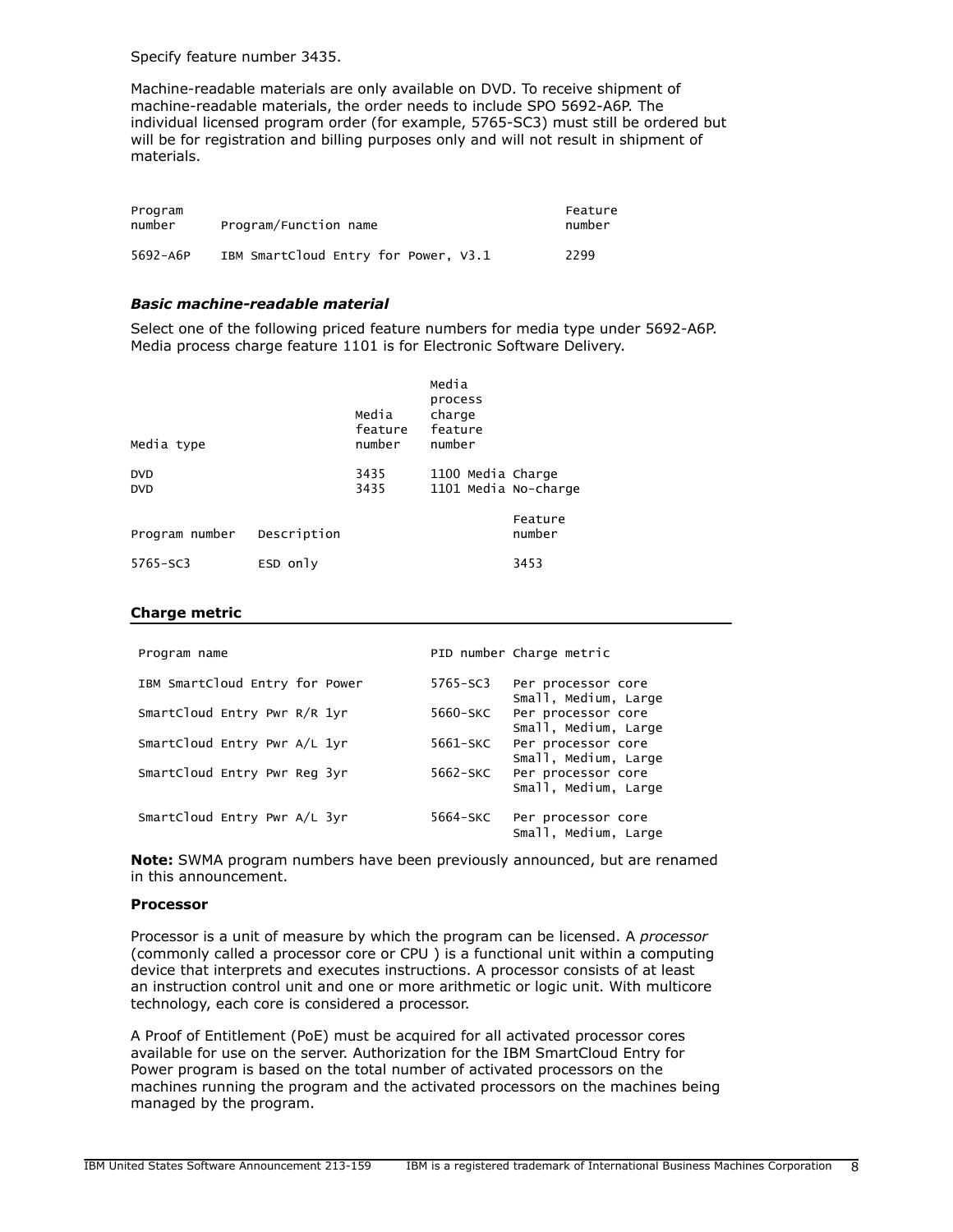# <span id="page-8-0"></span>**Terms and conditions**

The information provided in this announcement letter is for reference and convenience purposes only. The terms and conditions that govern any transaction with IBM are contained in the applicable contract documents such as the IBM International Program License Agreement, IBM International Passport Advantage® Agreement, and the IBM Agreement for Acquisition of Software Maintenance.

## *Licensing*

IBM International Program License Agreement including the License Information document and Proof of Entitlement (PoE) govern your use of the program. PoEs are required for all authorized use.

This software license includes Software Subscription and Support (also referred to as Software Maintenance).

# *Agreement for Acquisition of Software Maintenance*

The IBM Agreement for Acquisition of Software Maintenance (Z125-6011) applies for Subscription and Support (also referred to as Software Maintenance) and does not require customer signatures.

These programs are licensed under the IBM Program License Agreement (IPLA) and the associated Agreement for Acquisition of Software Maintenance, which provide for support with ongoing access to releases and versions of the program. IBM includes one year of Software Subscription and Support with the initial license acquisition of each program acquired. The initial period of Software Subscription and Support can be extended by the purchase of a renewal option, if available. These programs have a one-time license charge for use of the program and an annual renewable charge for the enhanced support that includes telephone assistance (voice support for defects during normal business hours), as well as access to updates, releases, and versions of the program as long as support is in effect.

## *License Information form number*

## LC23-5134

The program's License Information will be available for review on the IBM Software License Agreement website

<http://www.ibm.com/software/sla/sladb.nsf>

## *Limited warranty applies*

Yes

## *Limited warranty*

IBM warrants that when the program is used in the specified operating environment, it will conform to its specifications. The warranty applies only to the unmodified portion of the program. IBM does not warrant uninterrupted or error-free operation of the program or that IBM will correct all program defects. You are responsible for the results obtained from the use of the program.

IBM provides you with access to IBM databases containing information on known program defects, defect corrections, restrictions, and bypasses at no additional charge. For further information, consult the IBM Software Support Handbook found at

<http://www.ibm.com/support/handbook>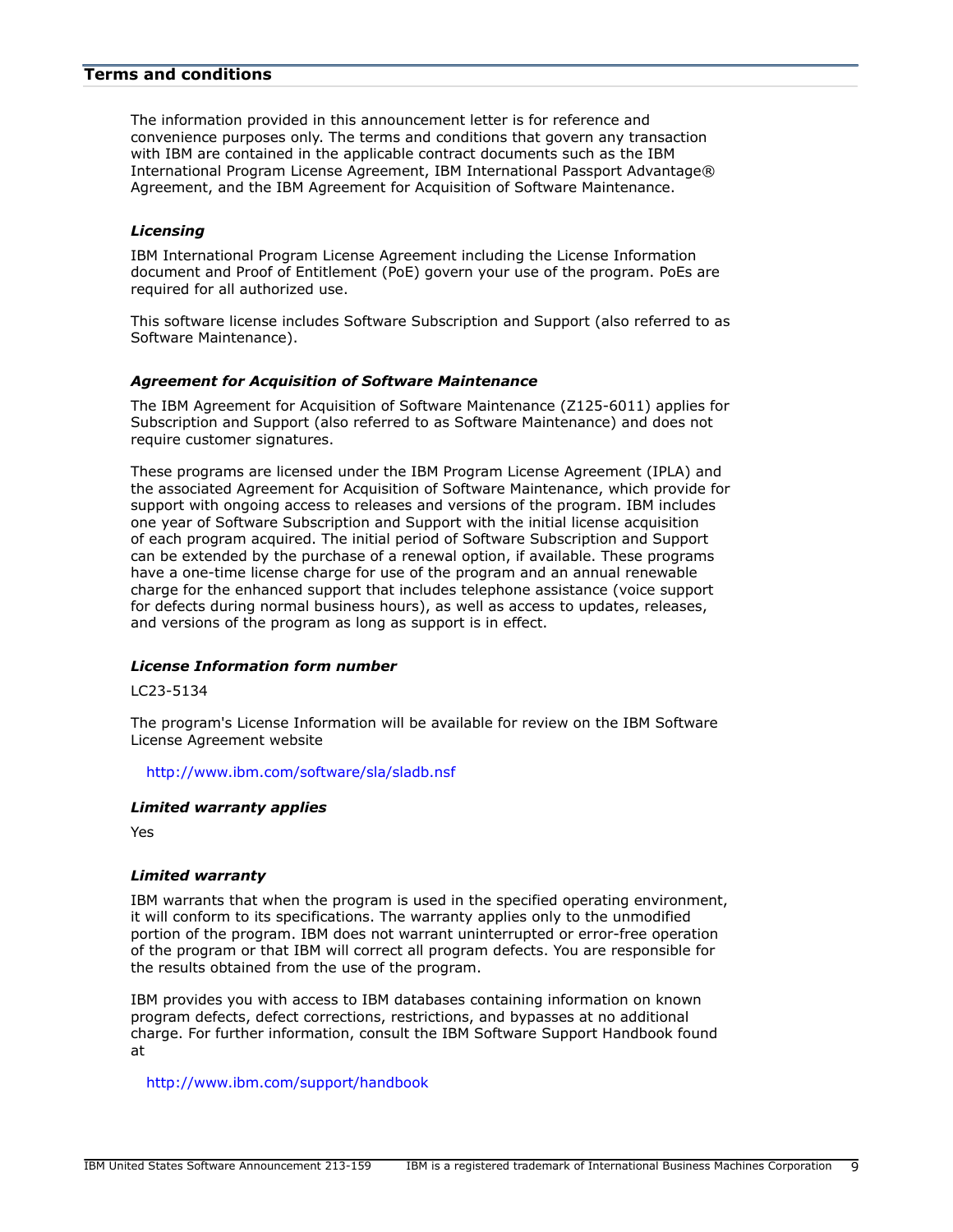IBM will maintain this information for at least one year after the original licensee acquires the program (warranty period).

# *Money-back guarantee*

If for any reason you are dissatisfied with the program and you are the original licensee, you may obtain a refund of the amount you paid for it, if within 30 days of your invoice date you return the program and its PoE to the party from whom you obtained it. If you downloaded the program, you may contact the party from whom you acquired it for instructions on how to obtain the refund.

For clarification, note that for programs acquired under any of IBM's On/Off Capacity on Demand (On/Off CoD) software offerings, this term does not apply since these offerings apply to programs already acquired and in use by you.

# *Volume orders (IVO)*

Yes. Contact your IBM representative.

## *Passport Advantage applies*

No

## *Software Subscription and Support applies*

Yes.

All distributed software licenses include Software Subscription and Support (also referred to as Software Maintenance) for a period of 12 months from the date of acquisition, providing a streamlined way to acquire IBM software and assure technical support coverage for all licenses. Extending coverage for a total of three years from date of acquisition may be elected.

While your Software Subscription and Support (Software Maintenance) is in effect, IBM provides you assistance for your routine, short duration installation and usage (how-to) questions, and code-related questions. IBM provides assistance via telephone and, if available, electronic access, only to your information systems (IS) technical support personnel during the normal business hours (published prime shift hours) of your IBM support center. (This assistance is not available to your end users.) IBM provides Severity 1 assistance 24 hours a day, every day of the year. For additional details, consult your IBM Software Support Handbook at

<http://www.ibm.com/support/handbook>

Software Subscription and Support (Software Maintenance) does not include assistance for the design and development of applications, your use of programs in other than their specified operating environment, or failures caused by products for which IBM is not responsible under this agreement.

## *IBM Operational Support Services -- SoftwareXcel*

No

## *System i Software Maintenance applies*

No

## *Variable charges apply*

Yes

# *Educational allowance available*

Yes. A 15% education allowance applies to qualified education institution customers.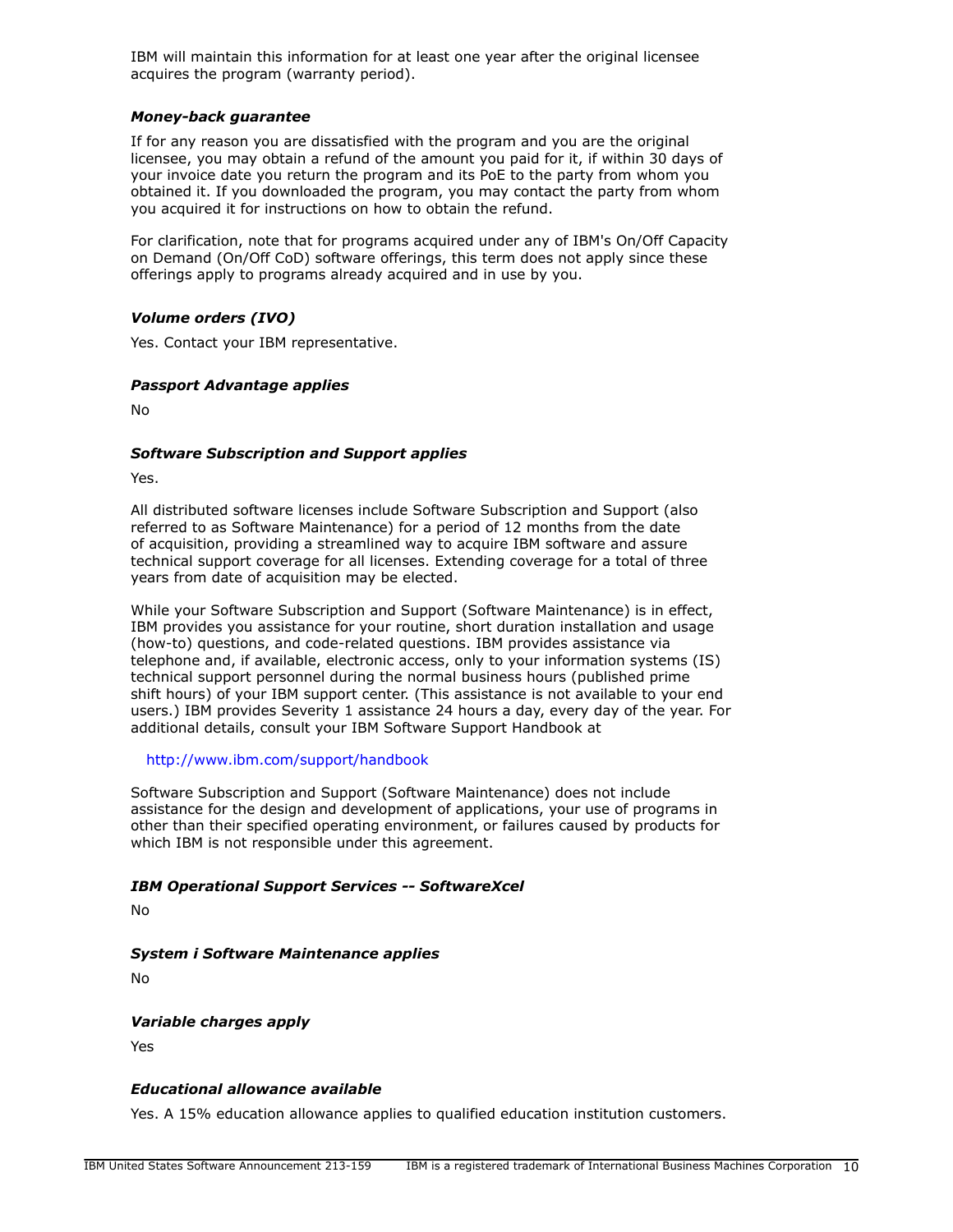IT system security involves protecting systems and information through prevention, detection, and response to improper access from within and outside your enterprise. Improper access can result in information being altered, destroyed, or misappropriated or can result in misuse of your systems to attack others. Without a comprehensive approach to security, no IT system or product should be considered completely secure and no single product or security measure can be completely effective in preventing improper access. IBM systems and products are designed to be part of a comprehensive security approach, which will necessarily involve additional operational procedures, and may require other systems, products, or services to be most effective. IBM does not warrant that systems and products are immune from the malicious or illegal conduct of any party.

# **IBM Electronic Services**

Electronic Service Agent $T^M$  and the IBM Electronic Support web portal are dedicated to providing fast, exceptional support to IBM Systems customers. The IBM Electronic Service Agent tool is a no-additional-charge tool that proactively monitors and reports hardware events, such as system errors, performance issues, and inventory. The Electronic Service Agent tool can help you stay focused on your company's strategic business initiatives, save time, and spend less effort managing day-to-day IT maintenance issues. Servers enabled with this tool can be monitored remotely around the clock by IBM Support all at no additional cost to you.

Now integrated into the base operating system of AIX 5.3, AIX 6.1, and AIX 7.1, Electronic Service Agent is designed to automatically and electronically report system failures and utilization issues to IBM , which can result in faster problem resolution and increased availability. System configuration and inventory information collected by the Electronic Service Agent tool also can be viewed on the secure Electronic Support web portal, and used to improve problem determination and resolution by you and the IBM support team. To access the tool main menu, simply type "smitty esa\_main", and select "Configure Electronic Service Agent ." In addition, ESA now includes a powerful Web user interface, giving the administrator easy access to status, tool settings, problem information, and filters. For more information and documentation on how to configure and use Electronic Service Agent , refer to

# <http://www.ibm.com/support/electronic>

The IBM Electronic Support portal is a single Internet entry point that replaces the multiple entry points traditionally used to access IBM Internet services and support. This portal enables you to gain easier access to IBM resources for assistance in resolving technical problems. The My Systems and Premium Search functions make it even easier for Electronic Service Agent tool-enabled customers to track system inventory and find pertinent fixes.

## **Benefits**

**Increased uptime:** The Electronic Service Agent tool is designed to enhance the Warranty or Maintenance Agreement by providing faster hardware error reporting and uploading system information to IBM Support. This can translate to less wasted time monitoring the "symptoms," diagnosing the error, and manually calling IBM Support to open a problem record. Its 24 x 7 monitoring and reporting mean no more dependence on human intervention or off-hours customer personnel when errors are encountered in the middle of the night.

**Security:** The Electronic Service Agent tool is designed to be secure in monitoring, reporting, and storing the data at IBM . The Electronic Service Agent tool securely transmits either via the Internet (HTTPS or VPN) or modem, and can be configured to communicate securely through gateways to provide customers a single point of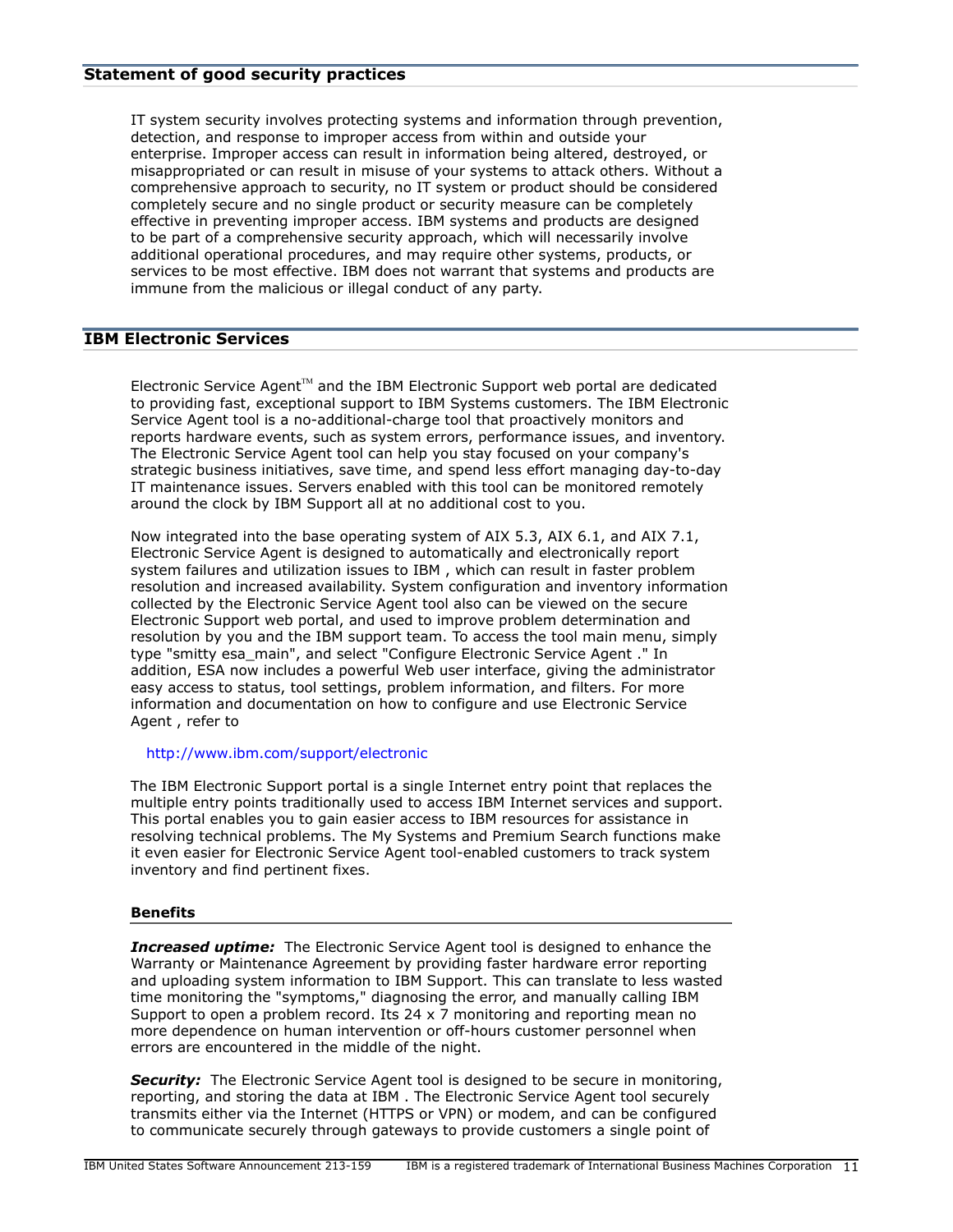exit from their site. Communication is one way. Activating Electronic Service Agent does not enable IBM to call into a customer's system. System inventory information is stored in a secure database, which is protected behind IBM firewalls. It is viewable only by the customer and IBM . The customer's business applications or business data is never transmitted to IBM .

*More accurate reporting:* Since system information and error logs are automatically uploaded to the IBM Support center in conjunction with the service request, customers are not required to find and send system information, decreasing the risk of misreported or misdiagnosed errors. Once inside IBM , problem error data is run through a data knowledge management system and knowledge articles are appended to the problem record.

*Customized support:* Using the IBM ID entered during activation, customers can view system and support information in the "My Systems" and "Premium Search" sections of the Electronic Support website at

<http://www.ibm.com/support/electronic>

My Systems provides valuable reports of installed hardware and software using information collected from the systems by Electronic Service Agent . Reports are available for any system associated with the customer's IBM ID. Premium Search combines the function of search and the value of Electronic Service Agent information, providing advanced search of the technical support knowledgebase. Using Premium Search and the Electronic Service Agent information that has been collected from your system, customers are able to see search results that apply specifically to their systems.

For more information on how to utilize the power of IBM Electronic Services, contact your IBM Systems Services Representative, or visit

<http://www.ibm.com/support/electronic>

# <span id="page-11-0"></span>**Prices**

For additional information and current prices, contact your local IBM representative.

5765-SC3 IBM SmartCloud Entry for Power, V3.1

|                                                                       | Processor<br>-based<br>OTC<br>feature |            |
|-----------------------------------------------------------------------|---------------------------------------|------------|
| Description                                                           | number                                | <b>OTC</b> |
| Per processor core - small with 1 yr SWMA                             | 0002                                  | \$         |
| Per processor core - medium with 1 yr SWMA<br>Upgrade small to medium | 0003<br>0007                          |            |
| Per processor core - large with 1 yr SWMA                             | 0004                                  |            |
| Upgrade small to large                                                | 0006                                  |            |
| Upgrade medium to large                                               | 0005                                  |            |

**Variable charges:** The applicable processor-based one-time charge will be based on the group of the designated machine on which the program is licensed for use. If the program is designated to a processor in a group for which no charge is listed, the charge of the next higher group listed applies. For movement to a machine in a higher group, an upgrade charge equal to the difference in the then-current charges between the two groups will apply. For movement to a machine in a lower group, there will be no adjustment or refund of charges paid.

## **IBM Global Financing**

IBM Global Financing offers competitive financing to credit-qualified customers to assist them in acquiring IT solutions. Offerings include financing for IT acquisition, including hardware, software, and services, from both IBM and other manufacturers or vendors. Offerings (for all customer segments: small, medium, and large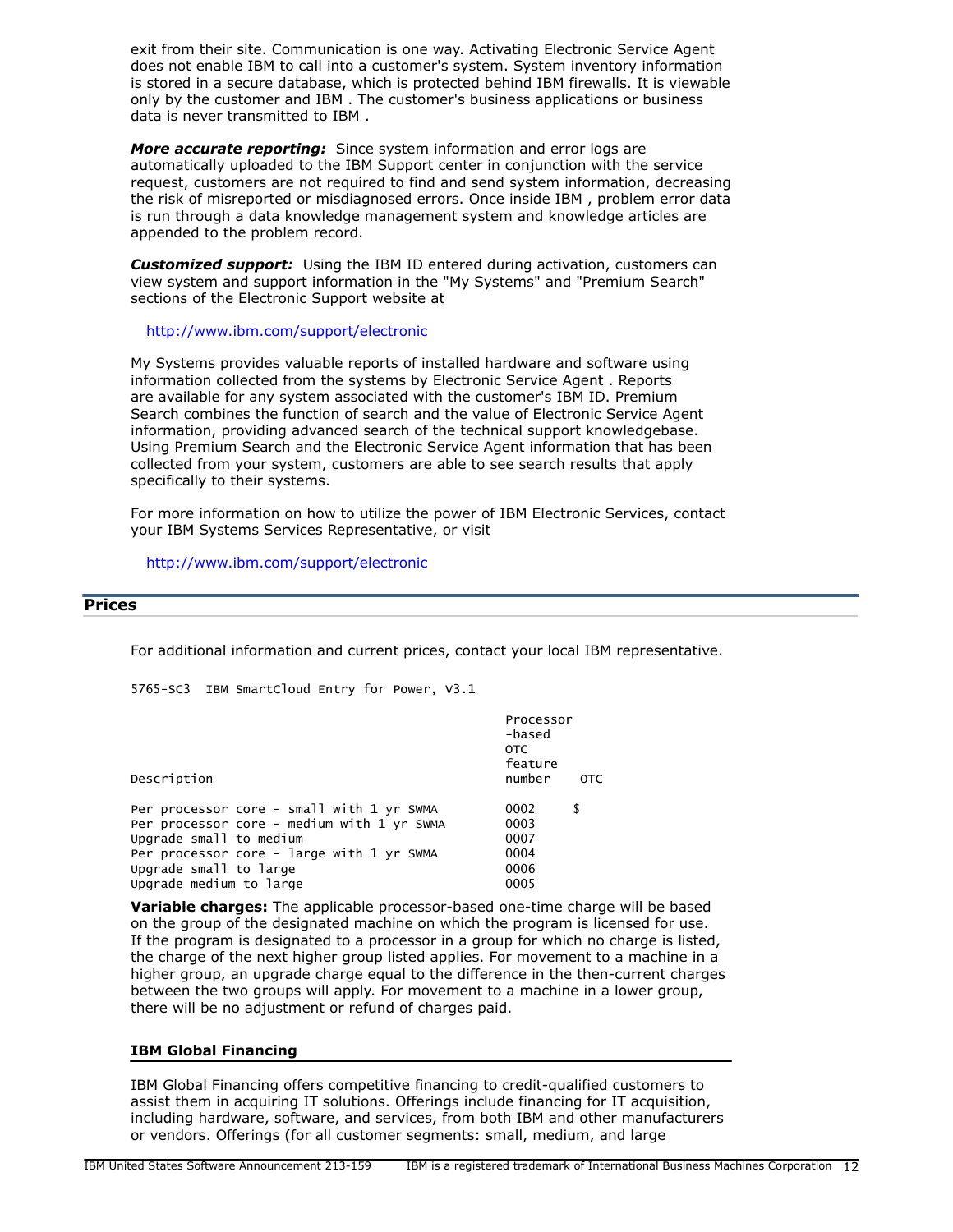enterprise), rates, terms, and availability can vary by country. Contact your local IBM Global Financing organization or visit

#### <http://www.ibm.com/financing>

IBM Global Financing offerings are provided through IBM Credit LLC in the United States, and other IBM subsidiaries and divisions worldwide to qualified commercial and government customers. Rates are based on a customer's credit rating, financing terms, offering type, equipment type, and options, and may vary by country. Other restrictions may apply. Rates and offerings are subject to change, extension, or withdrawal without notice.

Financing from IBM Global Financing helps you preserve cash and credit lines, enables more technology acquisition within current budget limits, permits accelerated implementation of economically attractive new technologies, offers payment and term flexibility, and can help match project costs to projected benefits. Financing is available worldwide for credit-qualified customers.

#### **Pricing terms**

Prices in the following PDF prices link are suggested list prices on day of announcement for the U.S. only. They are provided for your information only. Dealer prices may vary, and prices may also vary by country. IBM list price does not include tax or shipping and is subject to change without notice.

[ENUS-213-159-LIST\\_PRICES\\_2013\\_05\\_14.PDF](http://www.ibm.com/common/ssi/cgi-bin/ssialias?infotype=AN&subtype=CA&appname=gpateam&supplier=897&letternum=ENUS213-159&attachment=ENUS-213-159-LIST_PRICES_2013_05_14.PDF)

# <span id="page-12-0"></span>**Order now**

To order, contact the Americas Call Centers or your local IBM representative, or your IBM Business Partner.

To identify your local IBM representative or IBM Business Partner, call 800-IBM-4YOU (426-4968).

```
Phone: 800-IBM-CALL (426-2255)
Fax: 800-2IBM-FAX (242-6329)
 For IBM representative: callserv@ca.ibm.com 
 For IBM Business Partner: pwswna@us.ibm.com 
Mail: IBM Teleweb Customer Support
            ibm.com® Sales Execution Center, Americas North
            3500 Steeles Ave. East, Tower 3/4
            Markham, Ontario
            Canada
            L3R 2Z1
```
Reference: RE001

The Americas Call Centers, our national direct marketing organization, can add your name to the mailing list for catalogs of IBM products.

**Note:** Shipments will begin after the planned availability date.

#### *Trademarks*

Power Systems, Systems Director VMControl, Active Memory, PureFlex, IBM Flex System and Electronic Service Agent are trademarks of IBM Corporation in the United States, other countries, or both.

IBM SmartCloud, Power, IBM, PowerVM, BladeCenter, AIX, System i, System x, System z, PartnerWorld, POWER, Passport Advantage and ibm.com are registered trademarks of IBM Corporation in the United States, other countries, or both.

Linux is a registered trademark of Linus Torvalds in the United States, other countries, or both.